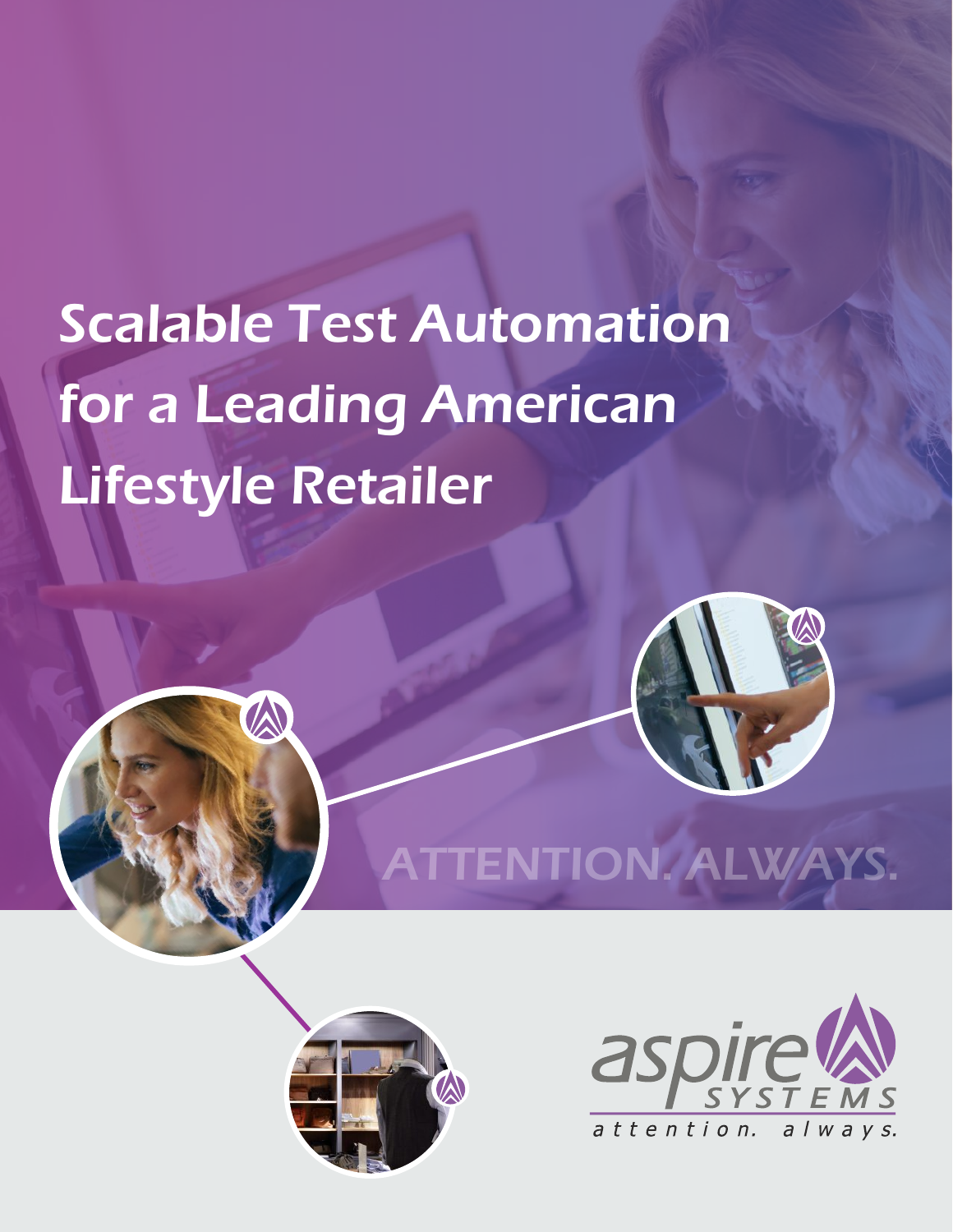# THE CUSTOMER

The customer is a leading retailer in the US and they are famous for their western formal footwear, apparels and other accessories for people from all age groups. Apart from operating from 208 stores in 29 states across the country, they recently acquired a leading ecommerce platform that sells country and western themed apparels and accessories.



## THE CHALLENGE



With their recent acquisition, the customer had been investing heavily on store renovation and overall technological enhancements to serve their customers better amidst their expanding business. As a part of the transition, the customer decided to transform their legacy systems to Saleforce's Commerce Cloud (formerly known as Demandware) to improve the overall usability.

In order to mitigate the risks associated with incomplete test coverage during this transition, they were in need of an expert partner that can take care of the quality assurance aspect.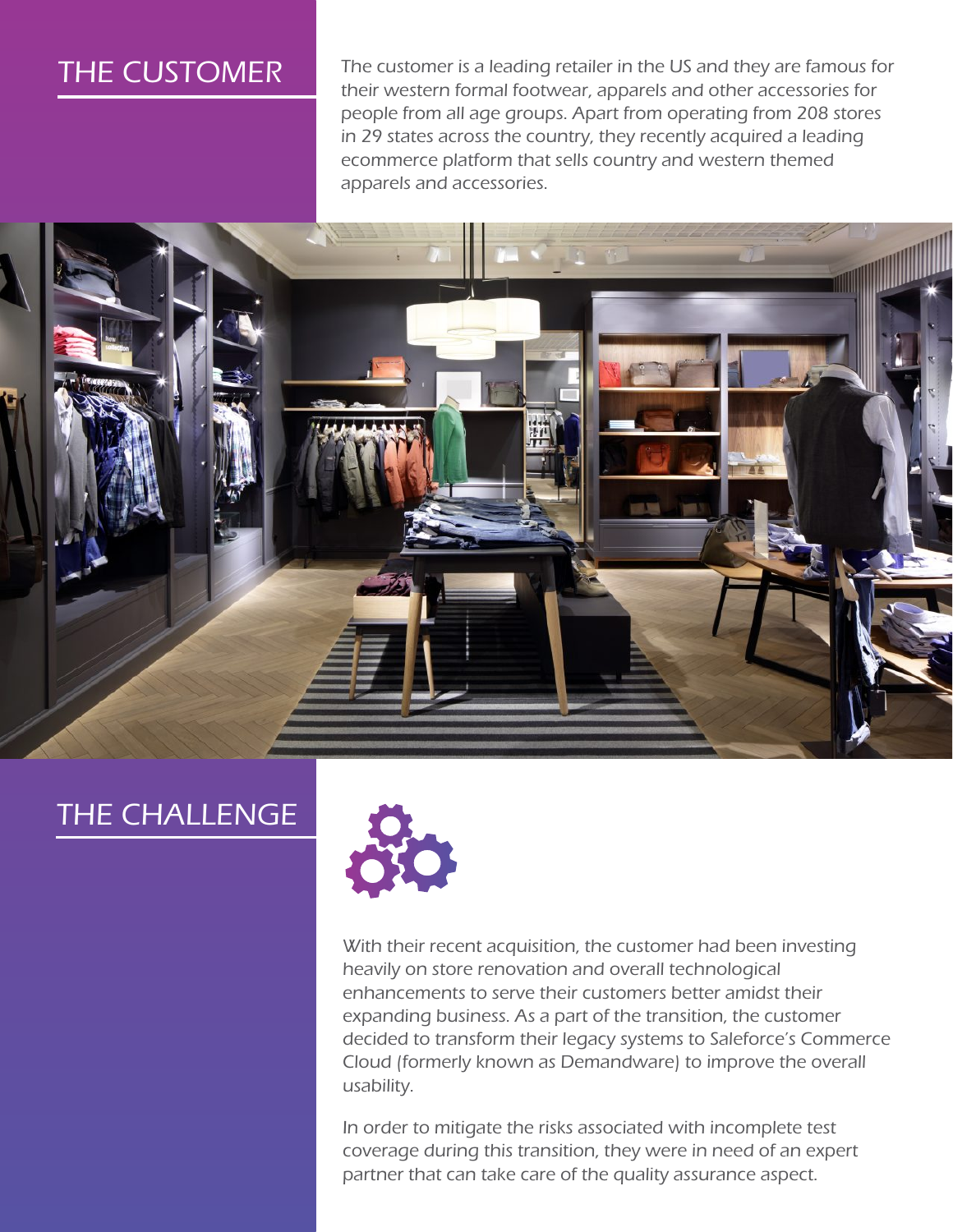# THE SOLUTION

#### 77

Aspire's approach ensured end-to-end validation with assurance for AQ certified product releases while constantly accommodating the customer's business ideas and requirements. 77

Aspire partnered with the customer by pitching in their automation expertise and suggested their flagship framework DCqaf (Digital Commerce quality automation framework) as the quality assurance solution. As a part of the transformation process, Aspire's team suggested an incremental approach with multiple regression test cycles and subsequent iterative releases as the failproof method.

#### Solution in detail

The client approved Aspire's approach and it got executed in the following order:

- $\bf G$ As the procedure was incremental, Aspire's team understood the business needs by conducting workshops with the stakeholders and identified the most relevant test cases to be prioritized as per the requirement.
- 2 A traceability matrix was then formed to map each and every change request with its specifications and identified the business components that would be a part of the testing process.
- The team then installed DCqaf, enabled Commerce cloud integration and began with the manual and automation testing procedures. 3
- The cohesive nature of the framework allowed easier integration with 3rd party tools as several additional components like customer verification, fraud management, tax calculation applications were enabled in the client's application. 4
- Aspire's team executed a robust functional and UI testing that included back-end validation as well. 5
- DCqaf's multi-browser capabilities allowed the customer to expand the scope of their application beyond browser and application constraints. 6
- Overall, Aspire's approach ensured end-to-end validation with assurance for AQ certified product releases while constantly accommodating the customer's business ideas and requirements.  $\bullet$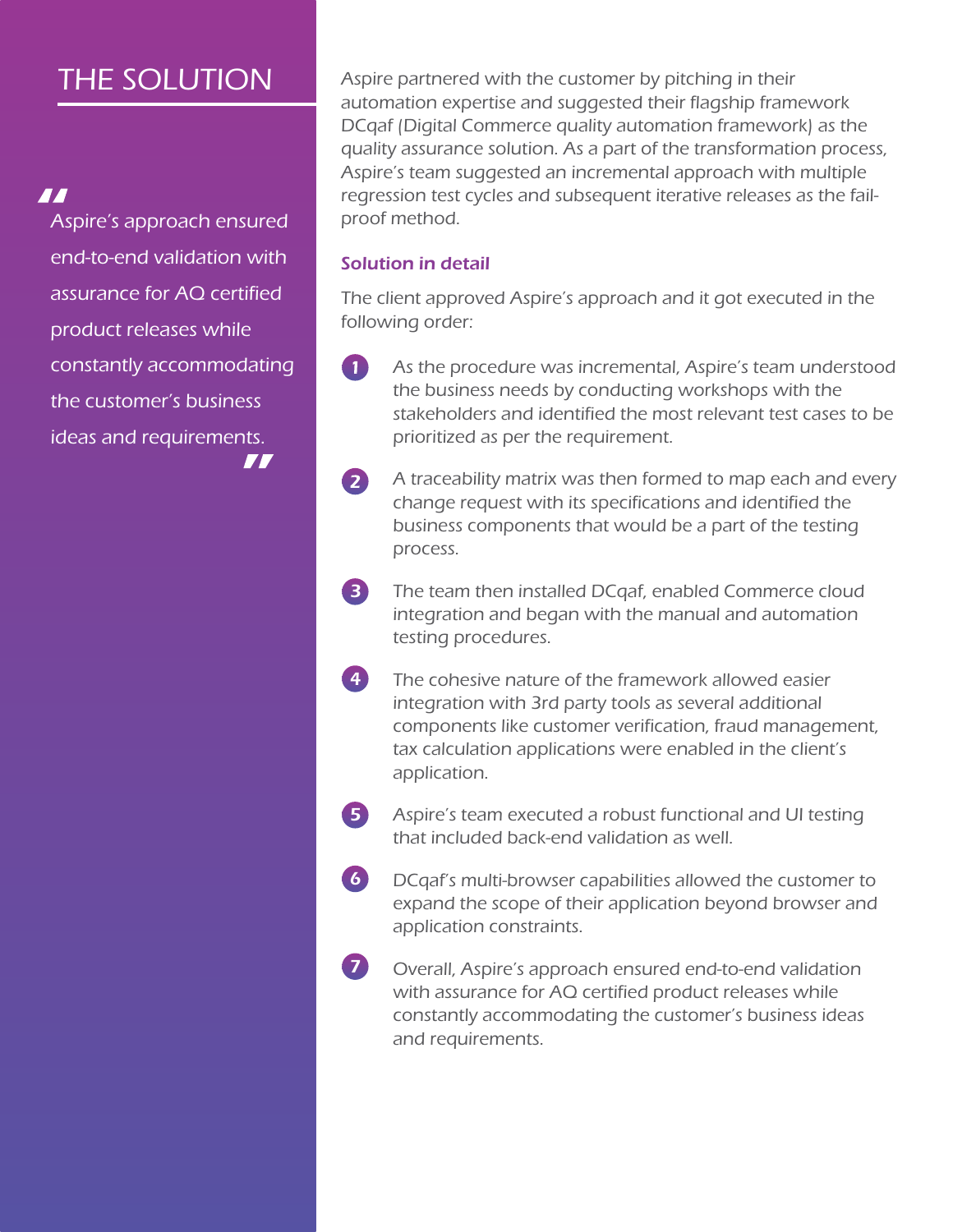# **TECHNOLOGY SNAPSHOT**

Testing framework Selenium

Cloud-based testing platform Sauce Labs, Browser Stack

Programming language Java

Unit testing framework TestNg, Junit



Maven Version control tools

Automation tool

SVN, GIT

Defect tracking tool **JIRA** 

Continuous Integration tool **Jenkins** 

Development Environment Eclipse, Netbeans, RubyMine

Test management system TestLink

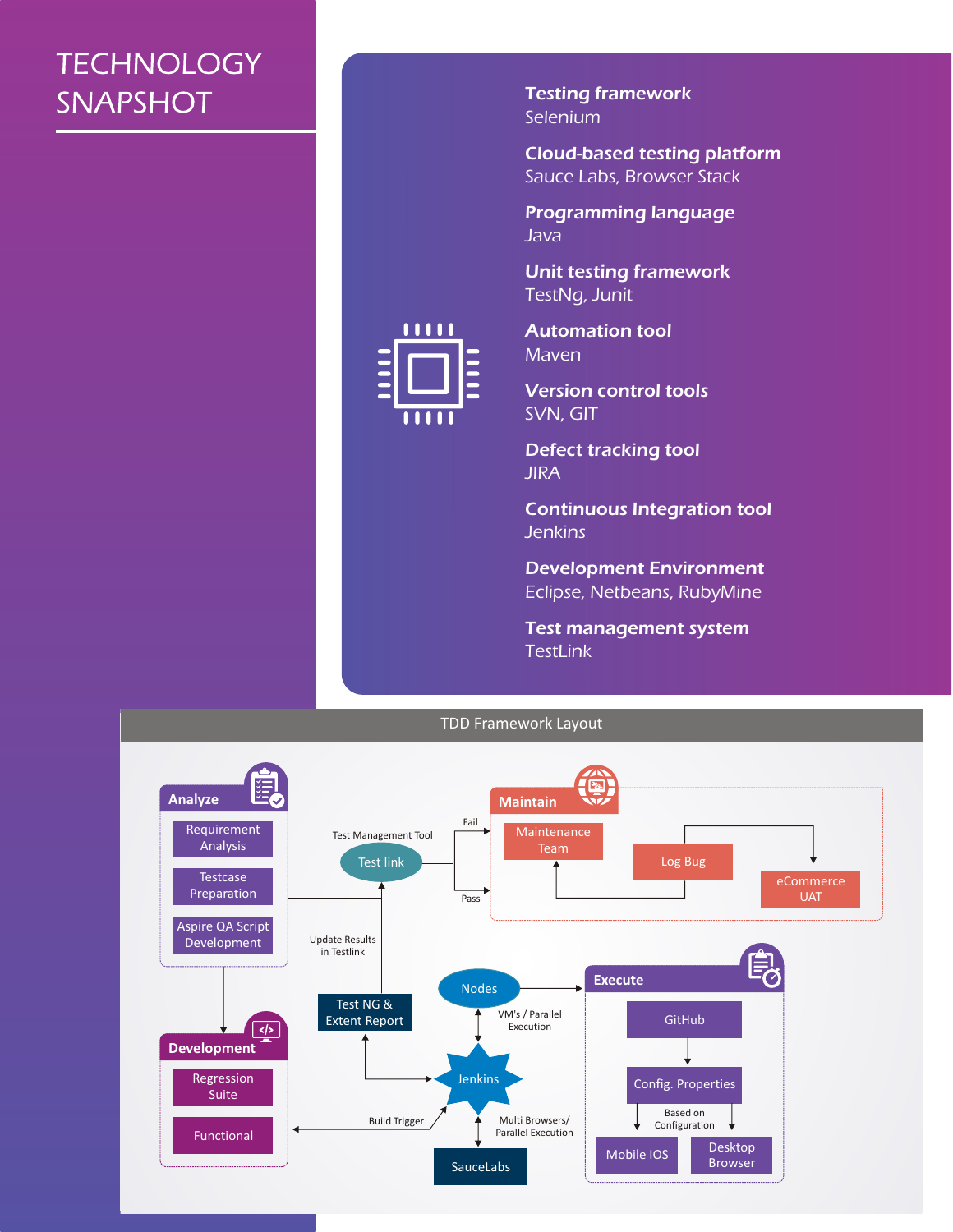RESULTS & ROI Aspire's automation solution with DCqaf aimed at improving cycletime and ensure that no bugs get leaked during the client's application transformation process. The result of the collaboration proved to be a win-win for the parties; some of the highlights include:



Aspire's efforts resulted in drastic improvement in operational efficiency and maintained a zero percent defect leakage throughout the engagement.

As DCqaf was built on reusable components, it was easier to integrate it with the customer's original framework. As a result, during automation testing cycle, weekly executions got reduced to a 10 hours testing cycle.





Rapid automation also reduced the regression routines by 90%.

## FUTURE IMPACT



By implementing a powerful framework solution, Aspire empowered the customer with greater automation capabilities for seamless scaling of their applications for the future.